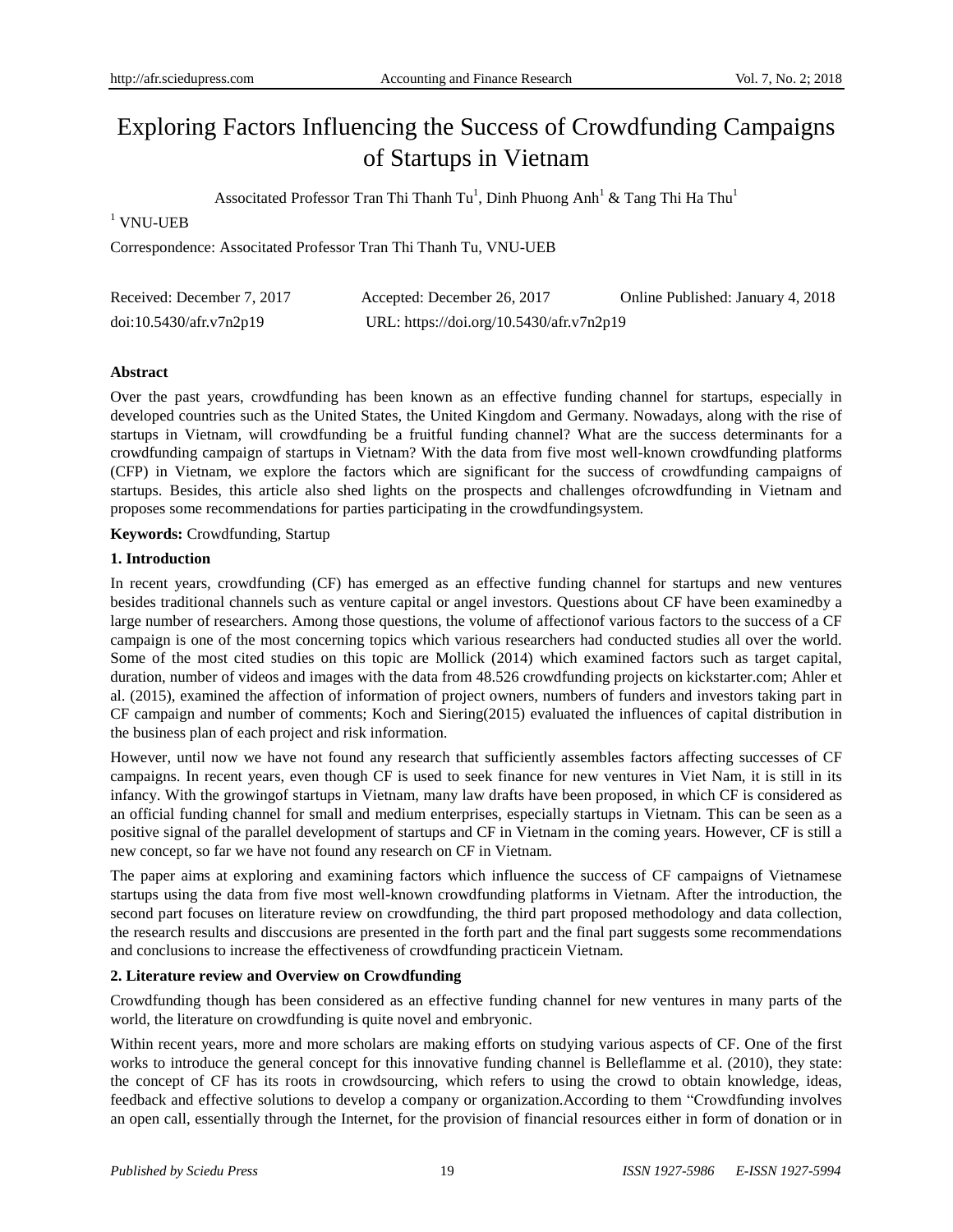exchange for some form of reward and/or voting rights."Schwienbacher and Larralde (2010) stated that crowdfunding was a direct call for funding, in which project owners seek financial help directly from the general public instead of indirectly through financial intermediaries. However, nowadays there are more and more Crowdfunding Platforms (CFP) which act as intermediaries between entrepreneurs seeking capital and public investors, such as Fundable, Kickstarter, Kiva, SellaBrand (Schwienbacher and Larralde, 2010; Belleflamme et al., 2010). Hemer (2011) explained that it is reasonable and crucial for a CFP to function as an intermediary because CFP is more experienced andprofessional in crowdfunding than both investors and project owners.

As CF is an innovative funding channel which is still in its infancy, it is necessary to study various aspects of CF. Legal issues related to CF have been analyzed by Bradford (2014). The author considers the cost and benefits of CF and "proposes an exemption that would free CF from the registration requirements of federal securities law". Valencience and Jegeleviciute (2013) take a look at CF through the SWOT analysis in order to obtain a comprehensive picture of the subject with strengths and weaknesses and also identify the opportunities and challenges facing this innovative funding channel. Pazowski and Czudec (2014) uncover and expands knowledge on economic conditions for the application of CF.

Additionally, several studies calculate the affection of various factors to the funding success in CF campaigns. Agrawal et al. (2010), examining the data on Sella Band platform, show that crowdfunding projects are mostly financed by local investors, thus they suggest a positive impact of localized social capital on the success of crowdfunding campaigns. Schwienbacher and Larralde (2012) focus on an equity-based individually startup and suggest that building a community of crowdfunders who enjoy additional utility from their participation is necessary for crowdfunding success. Mollick (2014) also examines the relation between geography and the success of crowdfunding projects, using a dataset of over 48.500 projects on Kickstarter platform. The author reveals "a strong geographic component to the nature of projects, with founders proposing projects that reflect the underlying cultural products of their geographic area." Mollick also suggests that personal network of the projects' owners and the quality of the projects themselves are associated with the success of CF campaigns. Furthermore, Koch and Siering (2015) apply media richness theory in crowdfunding context to examine 199.441 CF projects on Kickstarter.com and find that different communication cues affect the crowdfunding success.

Currently, more and more studies focus on investigating factors influencing the success of crowdfunding projects. However, until now we have not found any research that sufficiently assembles factors affecting the success of CF campaigns. Additionally, though the trend of seeking capital for startups through CF is becoming more popular in Vietnam, we have not found any published research on CF in Vietnam. Additionally, even though the trend of seeking capital for startups through CF is becoming more popular in Vietnam, so far we have not found any major publications on CF in Vietnam. In order to fill this research gap, we conduct this study: "Exploring factors influencing the success of crowdfunding campaigns for startups in Vietnam".

#### *2.1 Key Features of Crowdfunding*

Until now, there is no most comprehensive answer to the question "What is crowdfunding?". Therefore, after examining a variety of definitions we summarize and outline the key features of CF as below:

- (1) Crowdfunders and backers are individuals, they may or may not be sophisticated investors. Crowdfunders do not only fund the ventures but also give ideas, provide feedback, market information and solutions to develop products or services.
- (2) The financial value of each contribution from crowdfunders is relatively small. The more funders participate in a project, the greateramount of capital the project owner will raiseand the more likely that the CF campaign will be successful.
- (3) The benefits thatcrowdfunders will receive can be rewards, specific rights and/or an amount of money. In the case of donation-based crowdfunding, funders do not require any benefit and right when they support the project.
- (4) Every CF campaign is conducted on crowdfunding platforms through the Internet. The Internet makes it easier for the funders to obtain information on the project and the project owner before they make decision. In addition, this is alsoa salient feature of CF compared to other funding methods because it eliminates geographic constraints between funders all over the world and the project

#### *2.2 The Financing Process of Crowdfunding*

There are three major parties in a crowdfunding process: Project initiator, funder and aonline crowdfunding platform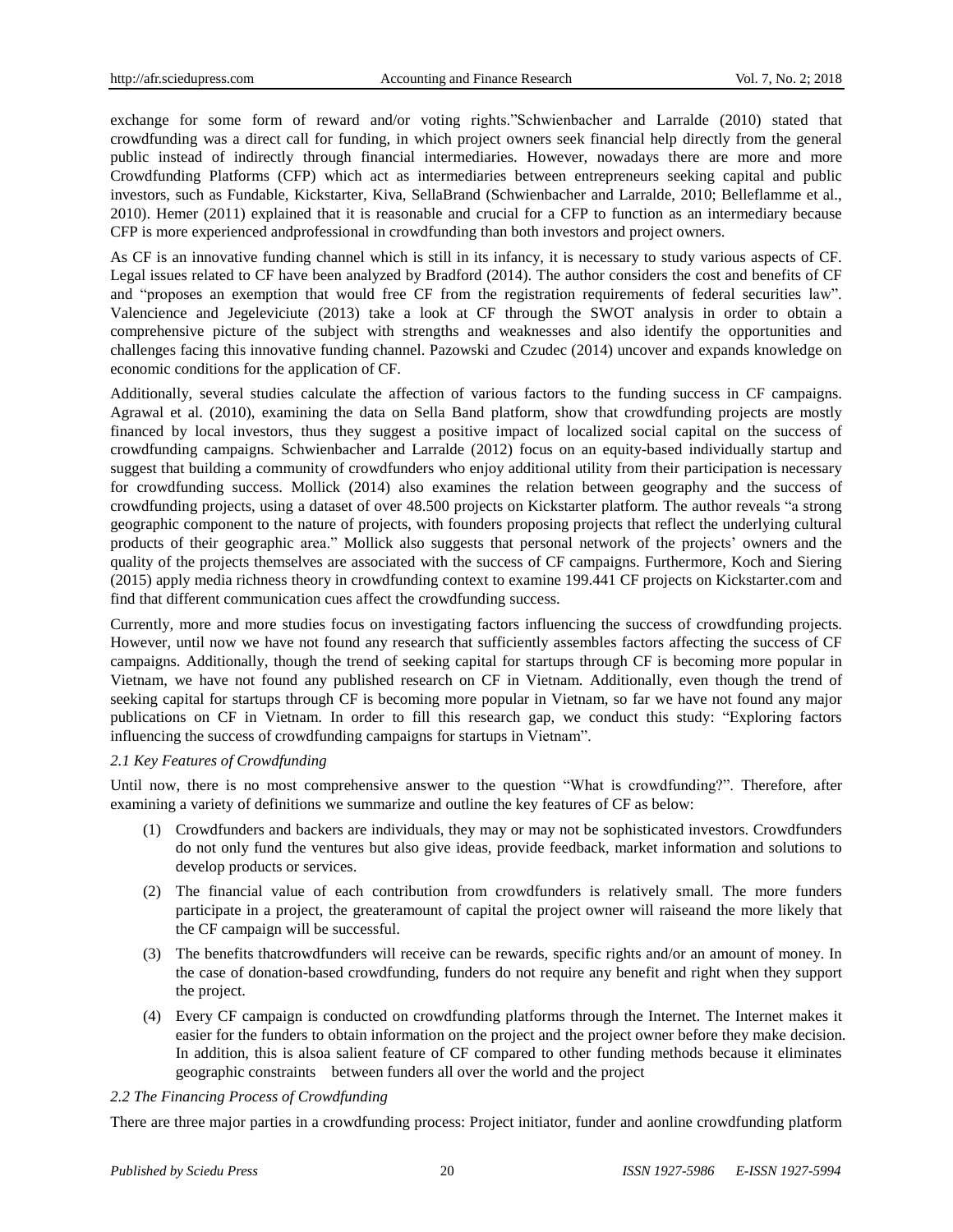# (CFP).

The financing process starts when the project initiator makes an application with a business plan and required information on a CFP. After passing the screening phase set out by platform providers, selected projects will be announced on CFP and begin to receive pledges from crowdfunders. At the end of crowdfunding period, if the project achieves the target amount of capital, the project owner will receive the full amount of money raised; conversely, if the target amount is not reached, all of the raised funds will be reimbursed to the contributors and the CF campaign will be considered unsuccessful.





*Source: Assembled from Hemer (2011); Valanciene and Jegeleviciute (2014);*

*Hagedorn and Pinkwart (2015).*

# **3. Data and Methodology**

# *3.1 Variables*

|  |  | Table 1. Summary of variables and hypotheses |
|--|--|----------------------------------------------|
|--|--|----------------------------------------------|

| No. | Factor              | Variables          | Hypothetical impact |
|-----|---------------------|--------------------|---------------------|
| 1   | Project information | Project info       | Positive            |
| 2   | Risk information    | Risk info          | Positive            |
| 3   | Picture             | Picture            | Positive            |
| 4   | Video               | Video              | Positive            |
| 5   | Update              | Update             | Positive            |
| 6   | Comment             | Comment            | Positive            |
|     | Email               | Email              | Positive            |
| 8   | Facebook            | Facebook           | Positive            |
| 9   | Phone number        | Phone              | Positive            |
| 10  | Founder info        | <b>Teaminfo</b>    | Positive            |
| 11  | Duration            | Duration           | Negative            |
| 12  | Goal                | Goal               | Negative            |
| 13  | Funding level       | No of reward level | Positive            |
| 14  | <b>Backer</b>       | No of backer       | Positive            |

*Source: Sumarrize by the authors*

# **Dependent variables**

**Dependent variables predict the status of project - success or failure**. Five most well-known crowdfunding platforms in Vietnam follow the "all or nothing" or threshold model, which means funders' pledge money is only collected if the target capital amount is reached. In other words, a CF campaign will only be successful if the amount of money raised is higher or equal to the goal set by the project initiatorbefore launching the CF campaign; projects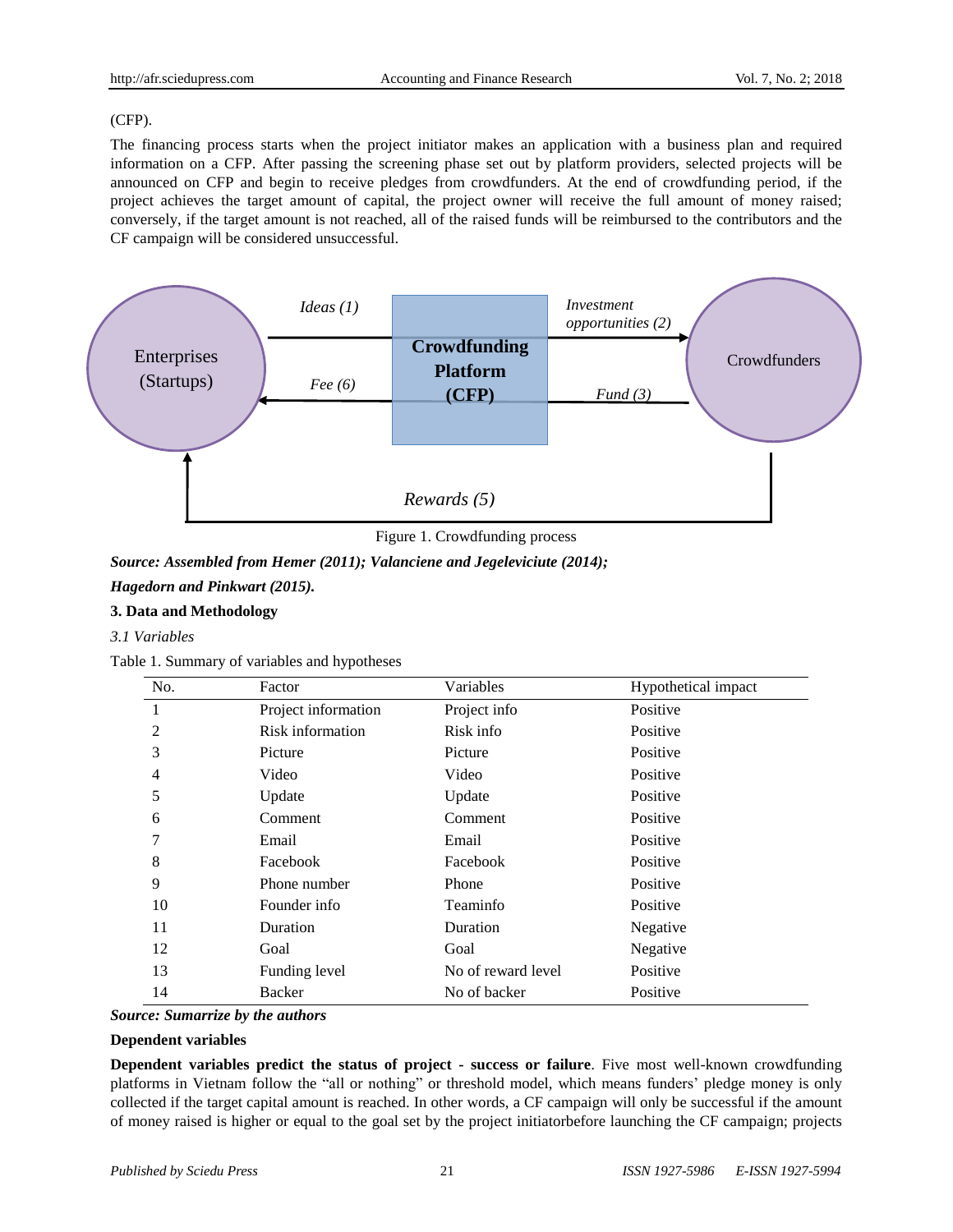that have the total amount of money raised lower than the goal is considered as a failed campaign. In our research, the status of the CF campaign can get one of two values: either 0 or 1. The value is1 when the project is successful and 0 when it is a failed campaign.

#### **Independent variables**

**Project information (information about how project founder distribute and use raised capital in their project):** Information describes the project on the crowdfunding platform has significant impact on crowdfunder's awareness (Mudamb and Schuff, 2010); the more detailed the description, the more useful it is for the funder's decision (Cheung et al, 2008). When project founder uploadsspecific information onaccounting or how raised money is used in the project, the project becomesmore transparent and attractive to crowdfunders. Therefore, it helps to build trust and encourages people to give comment and feedback about the product (or service) and share their idea on how to use the capital effectively.

**Risk information (include commitment):** One of the most crucial information people often consider before making investment decision is the risk of a project. Thus, risk information of a project is a significant factor which influences the success of a CF campaign (Koch and Siering, 2015). Information about the project's risk can be made public in the profile of the project. By doing this, it helps people to learn more about the project before making their decisions. Koch and Siering (2015) stated that the information about risk could be seen as an advantage because the crowdfunders could "join hand" with the project founder to solve problems and lower the risk. In addition, making the risk information public also help project founders to build trust with crowdfunders by showing that the project is not some type of online fraud. This will also encourage people to invest in the project and engage in the CF campaign.

**Picture:** Pictures often attract more attention from people than words do (Glenberg and Langston, 1992), information delivered through pictures get into our mind more quickly and have a much higher percentage of recall than normal document (Unnava and Burnkrant, 1991). Danaher et al (2006) also proved that charts, pictures, photographs have a significant impact on the number of viewers on a website and the durationof their visit. Pictures can motivate people to "click" and see the project. In other words, using pictures to promote a project can attract more attention from people and also make it easier for funders to share to their family and friends, potentially attracts more investors.

**Video:** Besides documents and pictures, the project founder can use videos to present the idea about the project. they help to deliver the message to people through their eyes, their ears, and their brains, they help people to receive and remember information more effectively. Some crowdfunding project (for profit or non-profit) with a specific category such as arts, film, music…, videos can be the key factor of success as they help project founders to attract funders' attention and encourage people to "put money into their project". In the case that project have information representedin type of documents, videos and pictures, more people will choose to watch video first (whether they read the word descriptionor not) then if they have interest and eager to learn more about the project, they will continue to read the document and look at the pictures. If the project does not have any video, people may not be eager to search and learn more about it (no matter how great the potential of the project is) (Koch and Siering, 2015).

**Update:** After having carried out the project for a while, crowdfunders do not only care about the quality and potential of the project but also the total number of funders as well as the total amount of money raised at that time. If the project founder often updates the status of the project, new funders will have more evidence to convince themselves that the project is worth investing (Koch and Siering, 2015). Xu et al (2014) proved that the project that usually updates their information in Kickstarter.com and indiegogo.com had a higher percentage of success than others. However, Kuppuswamy and Bayus (2013) have a different standpoint. These authors stated that by updating project information, the project founder and crowdfunders will feel that the duration of the CF campaign is coming more closer. Thus, it can have impact in two different ways: in a positive way, it will push potential funders to make their investment decisions more quickly and this will lead to a situation in which the project can be overfunded before the CF campaign ends; however, in a negative way, this will givethe project founder more pressure to raise enough money before the CF campaign ends and in the worse situation, this also makes funders hesitant to invest in a project that is approaching the deadline. Both Giudici et al (2013) and Mollick (2014) proved that updating information can have a direct impact on the success of crowdfunding project.

**Comment:** the number of comments shows the engagement of crowdfunders in the project and also improves the interaction between the funders and the founder,it helps funders learn more about the project and cooperate with the founder to develop the product. (Antonento et al, 2014).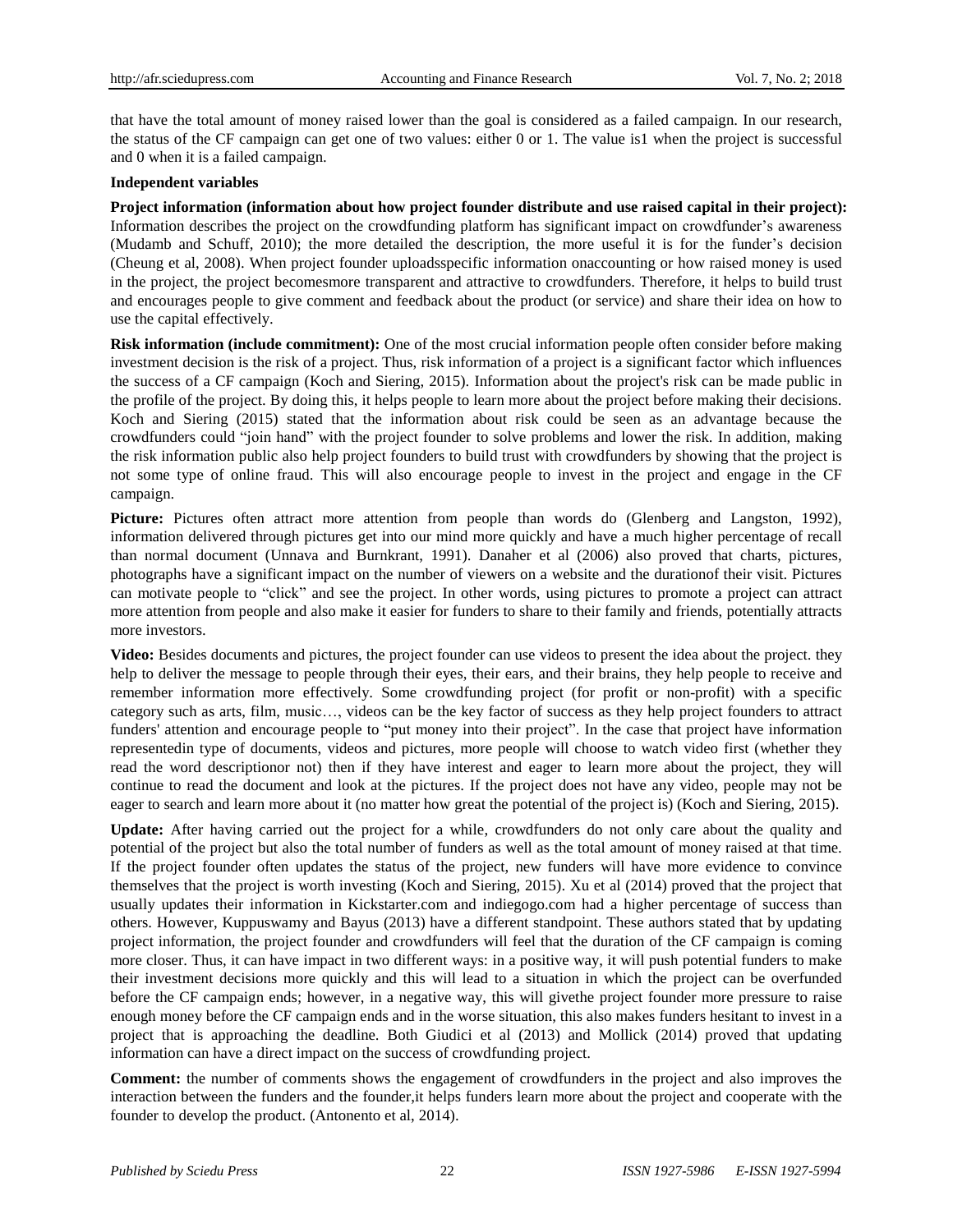**Facebook (Project's Facebook):** Crowdfunders can get project information through project's Facebook page besides project's profile in crowdfunding platform website. Lin et al (2013) stated that information about contributions, choices and interactions between founder and people is one of the factors leading to success. These information aremade accessibleon theproject's Facebook pagethrough the comments, the number of likes and sharesfrom the people who may or may not have invested in the project.

**Email:** Funders can also ask project founder about specific information, but sometimes, they have to do it privately to prevent conflicts. For that reason, the email of the founder or the project is needed. Email can be another helpful way for the founder and funders to communicate with each other. It helps backers learn more about the project and allows project founder to provide more information about the project or even ask for help.

**Phone (founder's phone number):** In order to make communication easierfor funders and project initiator, especially in emergency cases or fraud, it is necessary for the founders to upload their phone number. Uploading cell phone number in project's profile can be an effective way for the founder to build trust with the funders.

**Founder information:** To persuade people to invest in theproject, it is necessary for the founder to introduce himself/herselfin a way that is enough to convince potential funders that he and/or his team will use the amount of raised capital in the most efficient way. Wheat et al (2013) suggestedthat project founder information uploaded on CF campaign profile can establish the connection between thefounder and the funders, helps people to understand the story of each project, the original idea as well as the mission they want to accomplish. Ahler et al (2015), Leboeuy and Schwienbacher (2015), Colombo et al (2015), Moysido and Spaeth (2016) proved that by uploading founder information, it could directly influence the success of a project.

**Duration:** The amount of time in which the project carries out its CF campaign to raise fund. Burtch et al (2013) pointed out that the longer a project is launched, the more opportunities it has to receive capital and the higher probability of success. On the home page of Kickstarter.com, it says that projects those are carried out in a longer time are more likely to reach the goal than others, some of them have incredible results. However, Mollick (2014) and Muller et al. (2013) showed a different standpoint, whichargued that the length of duration did not guarantee that a project could be successful. They stated that duration had a negative impact on a project success. The statistic that Muller et al. (2013) calculatedshowed that many failed CF campaigns were carried out until the expiry day but still did not reach their goals if they did not make enough impression during the first period of the campaigns.

**Goal (Project's goal):** The amount of capital the project founder seeks to raise through crowdfunding, this fund helpsthe founder to initiatethe project,upgrade and/or develop product or service. However, the goal might be set much higher than what is needed, therefore, it becomes hard to achieve. Mollick (2014), Leboey and Schwienbacher (2015), Ahler et al. (2015), came to a conclusion that the lower the goal, the higher the probability of success the project can achieve but it has to be high enough to cover all the cost of the project.

**Funding level:** In this paper, the funding levels can be understood as the levelsof reward , which correspond to different amounts of money. Funding level, as well as reward level, is one of the most concerning factors influencing investment decision of funders (Ahler et al., 2015), and it can also work as a marketing leverage if the reward is chosen wisely. (Drablos, 2015).Loboey and Schwienbacher (2015) pointed out if the project had a lot of investment options, funders would have more chance to find the most suitable option to invest in the project.

**Backer:** The number of funders supporting the project. The more backers a project has, the more likely that it will succeed (Ahler et al, 2015). Molick (2014), Loeoey and Schwienbacher (2015) and Ahler et al. (2015) concluded that the number of backers had a significant impact on a project's success.

#### *3.2 Data and Methodology*

As an exploratory empirical study, the goal of this research is to explore and evaluate factors influencing the probability of success of crowdfunding campaigns in Vietnam with comparision to existing theories. Therefore, we use not only formal hypothesis testing to evaluate factors but also apply PEST analysis to examine the prospects and challenges of crowdfunding as a new form of fundraising for startups in Vietnam.

The study has 14 independent variables; therefore, the minimum sample size is  $14*5 = 70$  samples, equivalent to 70 observations or 70 projects. Besides, the selected observations are projects using CF to raise fund which have start and end dates within the time frame of the data collection. In order to fulfill the purposes of this study, we manually collectedthe data of 124 projectsfrom five most well-known crowdfunding platform websites in Vietnam: *Betado.com, Comicola.com, Firststep.vn, Fundstart.vn, Funding.vn*. Each of 124 projects has start and end dates from January 1, 2015 to March 31, 2017.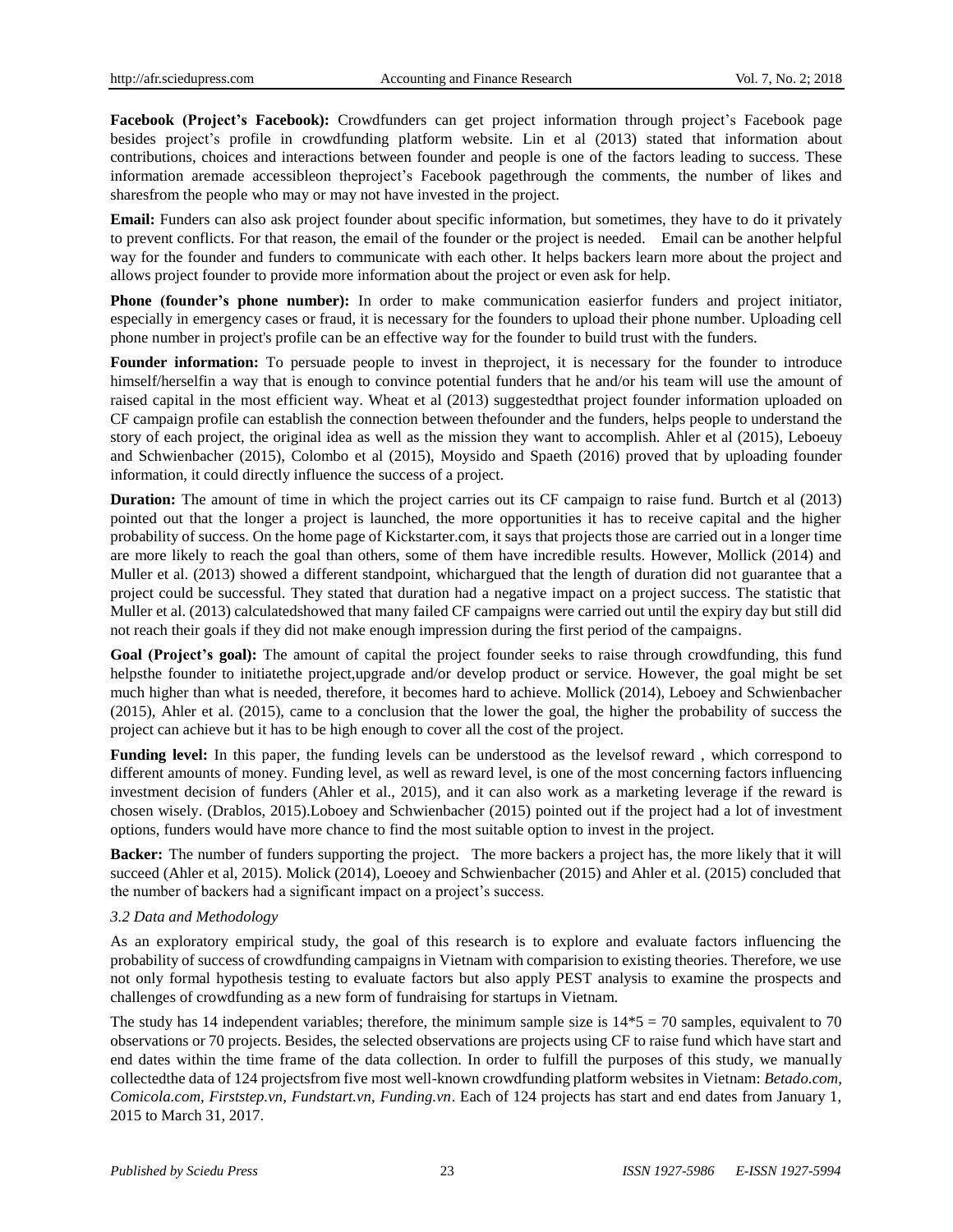The data of 14 variables examined in this study was published online in 124 projects' profiles on CFPs and is still available to access until the research period.Among 124 projects we collected, 62 of them succeededand the other 62 projects failed.124 projects are categorized in 10 different fields: music (6 projects), agriculture (10 projects), games (4 projects), communities (8 projects), books (17 projects), trade (35 projects), technology (27 projects), art (2 projects), health (4 projects), education (11 projects). All projects used reward-based model.The summary of all the collected data can be found in Table 2.

It can be seen that the sample size of this study is not as large as otherstudies fromregions such as the United States of America, the United Kingdom or China. This is understandable due to the fact that until now CF has been a novel fundraising method in Vietnam and the number of CF campaigns is still low. The first CF projects were carried out in 2013 but did not attract much attention. Until 2014, when CF campaigns for comic books became famous, CFbecame more popular in Vietnam. So far, there have been a small number of Vietnamese startups seeking capital through CF.Therefore, the total number of CF campaigns we couldcollectfrom the five most well-known CFPs listed above is not a large number. At the same time, it should be noticed that all five most well-known CFPs in Vietnam are using the reward-based model for CF projects.

| Dependent Variable | <b>Status</b>    | Mean          | Std. Error    | 95% Confidence Interval |                    |  |
|--------------------|------------------|---------------|---------------|-------------------------|--------------------|--|
|                    |                  |               |               | Lower Bound             | <b>Upper Bound</b> |  |
|                    | $\boldsymbol{0}$ | 20.714        | 43.998        | $-66.385$               | 107.814            |  |
| % Achieve          | $\mathbf{1}$     | 345.541       | 44.714        | 257.025                 | 434.057            |  |
|                    | $\boldsymbol{0}$ | 5.159         | 1.190         | 2.804                   | 7.514              |  |
| Picture            | $\mathbf{1}$     | 20.180        | 1.209         | 17.787                  | 22.574             |  |
|                    | $\boldsymbol{0}$ | 24.841        | 4.039         | 16.845                  | 32.837             |  |
| Duration           | $\mathbf{1}$     | 37.000        | 4.105         | 28.874                  | 45.126             |  |
| Comment            | $\boldsymbol{0}$ | 1.381         | 1.365         | $-1.322$                | 4.084              |  |
|                    | $\mathbf{1}$     | 5.885         | 1.388         | 3.138                   | 8.632              |  |
|                    | $\boldsymbol{0}$ | .540          | .106          | .330                    | .749               |  |
| Video              | 1                | 1.164         | .108          | .951                    | 1.377              |  |
|                    | $\boldsymbol{0}$ | .143          | .142          | $-.138$                 | .424               |  |
| Update             | $\mathbf{1}$     | 1.098         | .144          | .813                    | 1.384              |  |
|                    | $\boldsymbol{0}$ | .143          | .050          | .043                    | .243               |  |
| Phone              | $\mathbf{1}$     | .262          | .051          | .161                    | .364               |  |
| Mail               | $\boldsymbol{0}$ | .794          | .050          | .694                    | .893               |  |
|                    | $\mathbf{1}$     | .820          | .051          | .719                    | .921               |  |
| FB link            | $\boldsymbol{0}$ | .825          | .048          | .731                    | .920               |  |
|                    | $\mathbf{1}$     | .836          | .048          | .740                    | .932               |  |
| Team info          | $\mathbf{0}$     | .190          | .036          | .120                    | .261               |  |
|                    | $\mathbf{1}$     | 1.000         | .036          | .928                    | 1.072              |  |
| Project info       | $\boldsymbol{0}$ | .651          | .050          | .553                    | .749               |  |
|                    | $\mathbf{1}$     | .918          | .050          | .818                    | 1.018              |  |
|                    | $\boldsymbol{0}$ | .476          | .061          | .356                    | .597               |  |
| Risk warning       | 1                | .705          | .062          | .583                    | .827               |  |
| No of reward level | $\boldsymbol{0}$ | 3.683         | .252          | 3.183                   | 4.182              |  |
|                    | $\mathbf{1}$     | 4.557         | .256          | 4.050                   | 5.065              |  |
| No of backer       | $\boldsymbol{0}$ | 18.254        | 20.404        | $-22.139$               | 58.646             |  |
|                    | 1                | 189.000       | 20.736        | 147.951                 | 230.049            |  |
|                    | $\boldsymbol{0}$ | 760169206.349 | 139649947.372 | 483718187.502           | 1036620225.197     |  |
| Goal               | $\mathbf{1}$     | 300147196.721 | 141920827.123 | 19200744.593            | 581093648.850      |  |
|                    | $\boldsymbol{0}$ | 199164143.063 | 109879492.816 | -18353287.563           | 416681573.690      |  |
| Money raised       | 1                | 614410387.967 | 111666268.394 | 393355856.624           | 835464919.310      |  |

Table 2. Summary statistics

*Source: Regression results by the authors*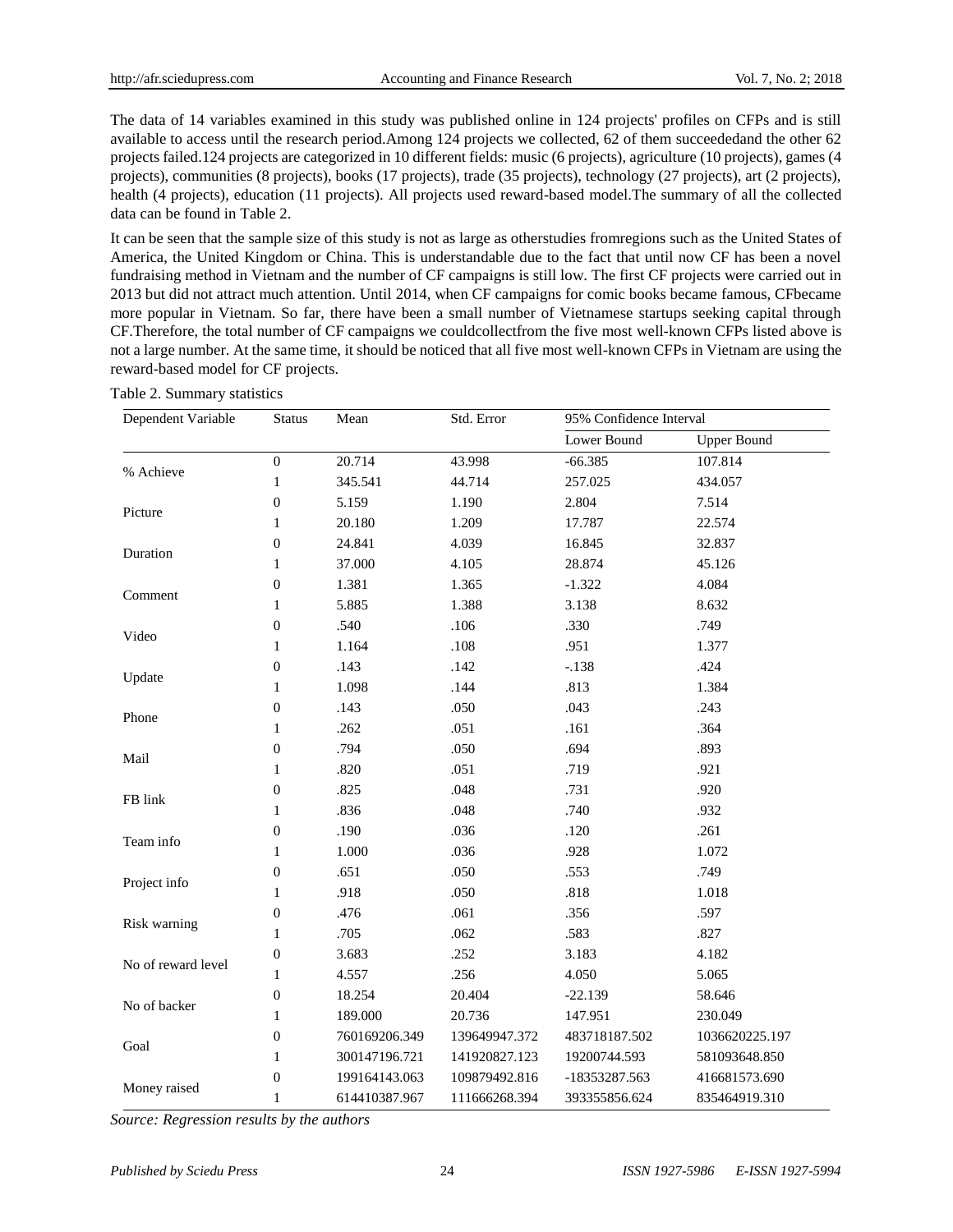In the Linear Regression Model, the Ordinary Least Squares Estimation method is a popular method used by many researchers around the world, whereby the model considers the term Linear dependence relationship between dependent variable and independent variables in the quantitative form. Variables included in the model are required to be "quantity" variables.

However, in the literature evaluating the success or failure of CF campaigns, with dependent variables being binary variables, it is encouraged to use Logistics Regression Models in testing hypotheses. The dependent variable in this study has only two manifestations of "success" or "failure," so the dependent variable will receive only one in two values: 1 (when CF project is successful) and 0 (when CF project failed). When linear regression model has a dependent variable is a binary variable, the regression model rejectsthe hypothesis of the standard deviation of the error, thus invalidating estimates or statistical tests. Therefore, only variables with coefficient  $Sig$  <0.05 are statistically significant and are retained in the model.

In addition, Logistic Regression Modelisoften used in forecasting the probability of a dependent variable (CF campaigns succeeding or failing).In this study, this model is appropriate to assess the influence of 14 factors on the probability of project success.Furthermore, the Logistic Regression Model is also used for practical purposes. By using the results from the study, investors can rely on information on independent variables in the model to calculate the probability of success of CF projects. As a result, they can make a sound investment decision, thereby increasing the efficiency of investment.

We measure not only the success or failure of CF campaigns with the Logistic Regression Model but also use a Multiple Regression Model to examine the impact of variables on the percentage of achieving the target capital amount and the number of pledges received through CF campaigns in order to produce more accurate forecasts. We also expect that the results of this model may support projects' owners in determining the probability of reaching the target amount of capital at each stage of a project.Thereby, they can come up with effective strategies in seeking fund through CF.This can also improve the applicability of this study as well as recommendations in following sections.

#### **4. Research Results and Discussions**

#### *4.1 Regression Results*

Table 3. Binary Logistics Regression results

| Variables in the Equation <sup>c</sup> |            |         |       |        |    |      |            |       |                   |
|----------------------------------------|------------|---------|-------|--------|----|------|------------|-------|-------------------|
|                                        |            | B       | S.E.  | Wald   | Df | Sig. | Exp        |       | 95% C.I.forEXP(B) |
|                                        |            |         |       |        |    |      | (B)        | Lower | Upper             |
|                                        | Picture    | .160    | .045  | 12.361 |    | .000 | 1.173      | 1.073 | 1.282             |
|                                        | Noofbacker | .021    | .006  | 11.045 |    | .001 | 1.022      | 1.009 | 1.035             |
| Step $12^a$                            | LnGoal     | $-.896$ | .268  | 11.189 | 1  | .001 | .408       | .242  | .690              |
|                                        | Constant   | 14.146  | 4.929 | 8.236  |    | .004 | 1391372.34 |       |                   |

In Binary Logistics Regression model, we used Odd (to predict percentage probability of success of crowdfunding project) as a dependent variable. In this model, after testing hypotheses and eliminating all the factors having  $sig < 0.05$ ( factor that does not directly impactthe probability of CF project success), wefinally determined three factors :goal, picture (number of pictures) and backer (number of backers)have significant impacts on the success of Vietnamese CF campaigns.

#### **Ln(Odds) = 14.146 + 0.16\*Picture + 0.021\* Noofbacker - 0.896\* LnGoal + u<sup>e</sup>**

Assuming that originalprobability of project is 10% and other factors are constant:

Wheneverthe project owner uploads 1 more picture, the probability of success increases 1.53% over the original probability and reach 11.53%.

$$
P_1 = \frac{P_0 \varepsilon^{\beta 1}}{1 - P_0 (1 - \varepsilon^{\beta 1})} = \frac{0.1 \times 1.173}{1 - 0.1 \times (1 - 1.173)} = 0.1153 = 11.53\%
$$
  
( $\beta_1 = 0.16$ ,  $P_0 = 10\%$  v à  $\varepsilon^{\beta_1} = 1.173$ )

When one more backer invests in the project, the probability of success increases 0.2%, reaching 10.2%.

$$
P_2=\frac{P_0.\epsilon^{\beta2}}{1-P_0(1-\epsilon^{\beta2})}=\frac{0.1\times1.022}{1-0.1\times(1-1.022)}\!\!=\!0.102\!=\!10.2\%
$$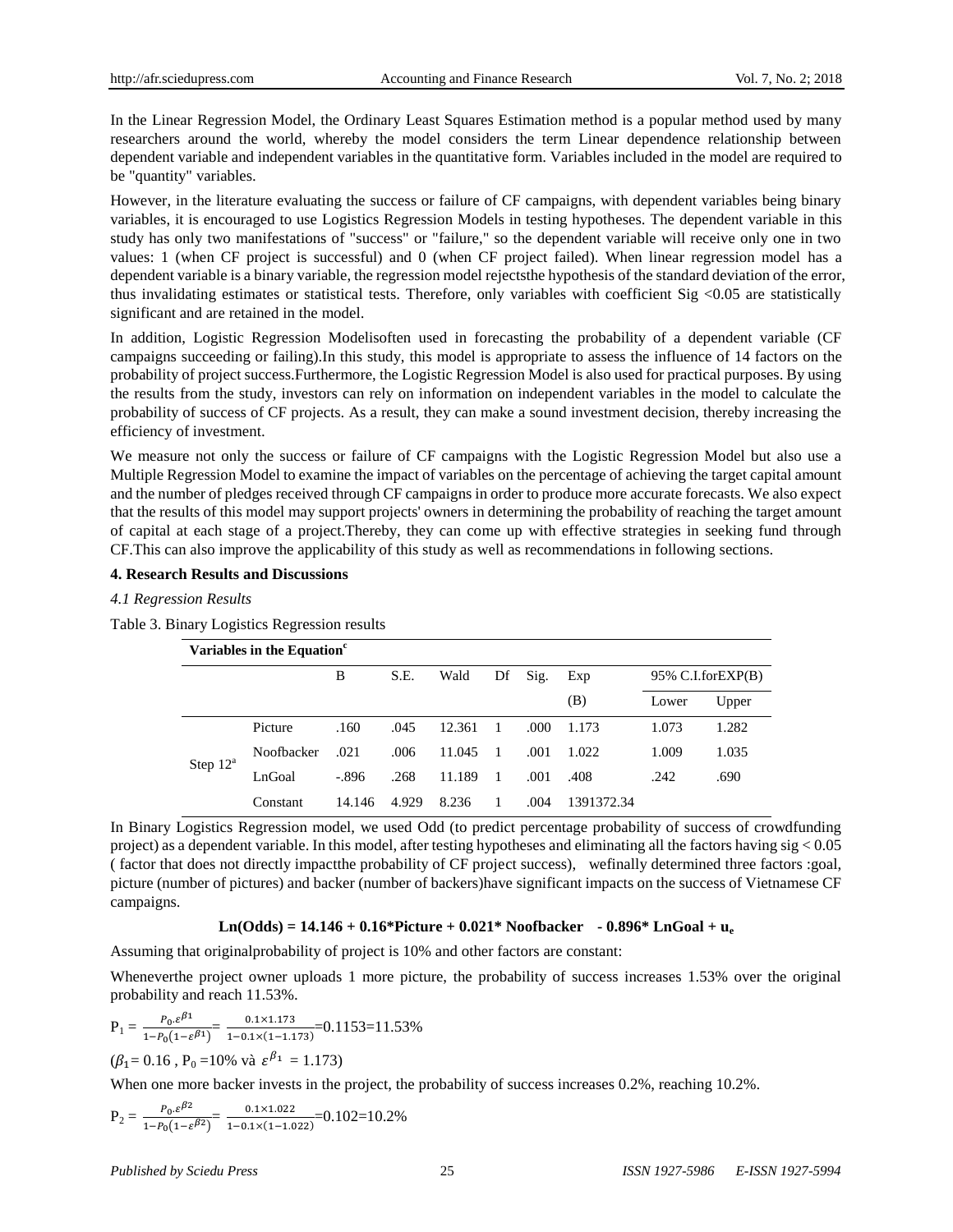# $(\beta_2 = 0.021, P_0 = 10\% \text{ v} \text{à } \varepsilon^{\beta_2} = 1.022)$

When the goal (the target amount of money) of the project increases 1%, the probability of success decreases 5.66% compared to the original probability and reach 4.34%.

$$
P_3 = \frac{P_0 \varepsilon^{\beta 3}}{1 - P_0 (1 - \varepsilon^{\beta 3})} = \frac{0.1 \times \varepsilon^{0.408}}{1 - 0.1 \times (1 - \varepsilon^{0.408})} = 0.0434 = 4.34\%
$$

 $(\beta_3 = -0.896, P_0 = 10\% \text{ v} \text{à } \varepsilon^{\beta_3} = 0.048)$ 

Table 4. Multiple Linear Regression results

# **Coefficients<sup>a</sup>**

| Model |                                  | Unstandardized<br>Coefficients |            | Standardized<br>Coefficients | $\mathbf T$ | Sig. | Confidence<br>95.0%<br>Interval for B |                |
|-------|----------------------------------|--------------------------------|------------|------------------------------|-------------|------|---------------------------------------|----------------|
|       |                                  | B                              | Std. Error | Beta                         |             |      | Lower<br>Bound                        | Upper<br>Bound |
|       | (Constant)                       | 1214.224                       | 360.471    |                              | 3.368       | .001 | 500.393                               | 1928.054       |
|       | Picture                          | 13.789                         | 2.223      | .433                         | 6.203       | .000 | 9.387                                 | 18.192         |
|       | Video                            | 162.052                        | 29.126     | .377                         | 5.564       | .000 | 104.373                               | 219.730        |
| 1     | Mail                             | 142.981                        | 63.718     | .148                         | 2.244       | .027 | 16.803                                | 269.159        |
|       | No of reward level               | $-39.490$                      | 12.799     | $-.210$                      | $-3.085$    | .003 | $-64.836$                             | $-14.143$      |
|       | <b>lnGoal</b>                    | $-67.978$                      | 17.728     | $-.243$                      | $-3.834$    | .000 | $-103.085$                            | $-32.871$      |
|       | a. Dependent Variable: % achieve |                                |            |                              |             |      |                                       |                |

In Multiple Linear Regression model, the dependent variable is the percentage of achieving the goal and is calculated by the amount of investment the project receives divided by the target initial capital amount. In this model, after testing hypotheses and eliminating all the factors having sig  $\lt 0.05$ , (factor that does not directly impact the probability of CF project success), we determined that there were five factors including picture (number of pictures), video (number of videos), email, funding level (number of reward levels) and goal having significant impacts on the percentage of achieving funding level.

# ̂**= 0.433\*Picture + 0.377\* Video + 0.148\* Mail- 0.210\* No of reward level - 0.243\* lnGoal**

(In this function, we used standardized coefficients to all independent variables, eliminate constant)

In the multiple regression model, factors affecting the percentage of achieving the project's target capital amount include: number of images, number of videos, target amount of capital, number of investment levels, email of the project founder( arranged in descending order of magnitude). In particular, the number of images, video and email information of the project founderhave a positive impact, while the other two variables have a negative impact on the percentage of achieving the target capital amount of the project. It can be seen that some of the variables appearing in the multiple regression model do not appear in the Logistic regression model. In other words, some variables affect the percentage of achieving the target capital amount but do not affect the success of the project and vice versa.

# *4.2 Discussions*

On five CFPs in Vietnam that we collected data from, the requirement that every project has to fulfill if they want their CF campaigns to be announced on the CFP is publishing project's detailed information such as the fund distribution plan, risk information (including commitments), information about project's founder and team (eg. educational background, work experience, etc.), email or phone number of the project ownerand a project's official website (created by the project owner, not including the website on the CFP) if available.

According to our observation, about 90% of the projects announced on CFP have their own websites and Facebook pages, not justthe project profile on the CFP. However, on foreign CFP such as Kickstarter.com, Indiegogo.com, that requirementis optional to project owners, not mandatory as in Vietnam CFP. This explained the differences between the results of this study in Vietnam and previous studies by Mollick (2014), Koch and Siering (2015), Muller et al. (2013), Colombo et al. (2015). These researchers showed that information influenced the success of the CF campaigns; meanwhile, we discovered that these factors do not have much explanatory meaning for projects in Vietnam.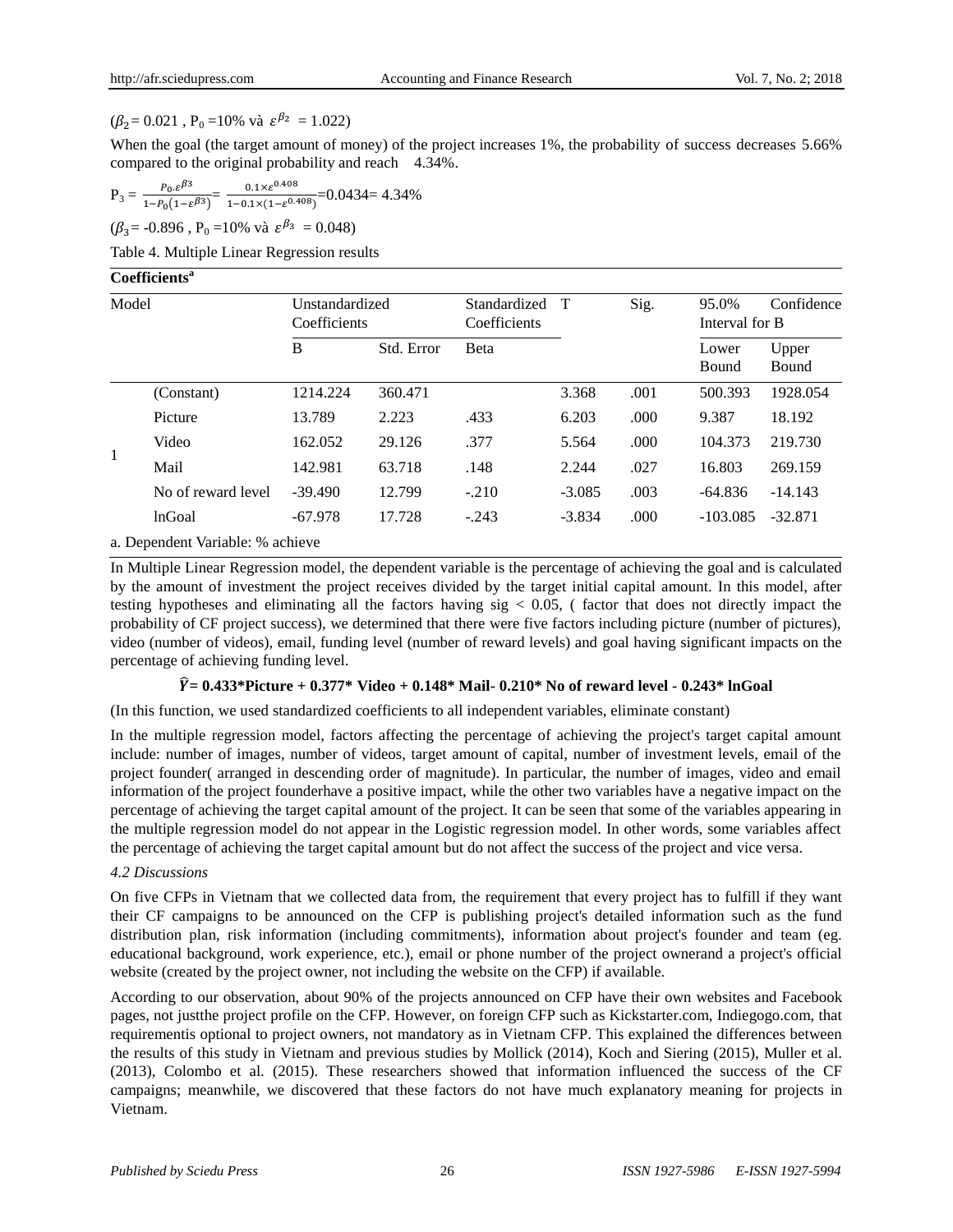Moreover, we found that 90% of projects had their own Facebook and more than 80% of them had zero comment on profile pages on CFPs, including both successful and failed projects. Antonento et al. (2014) stated that the number of comment had a positive impact on the success of the campaign; Lin et al. (2013) showed that the project that had Facebook page would have a higher probability of success. However, in this research, we discovered that those factors did not have a direct impact on the probability of success or the percentage of achieving target amount in CF campaigns in Vietnam.

Based on a study by Mollick (2014), we hypothesized that the number of videos positively influenced the success of the CF project. Those projects that Mollick (2014) collected on Kickstarter.com and Indiegogo.com had a large difference between the number of videos of a successful and a failed project in the same category. As a result, video in Mollick's (2014) study has a positive impact on the success of the project (most successful projects have large amounts of video) and vice versa. However, the author's data collection period from 2009 to 2014 is out of date and is different from data collected in this study from January 1, 2015 to March 2017. With the development of information technology, people tend to utilize the use of technology in life, and video is now considered one of the most effective communication tools.According to the data collected on five CFPs in Vietnam, over 85% of CF projects uploaded videos and most of them had 1 video (both successful and failed projects). Also, the difference in the numbers of videos posted between the successful projects and the failed ones is not large (see details in Table 2).Thus, it is difficult to conclude that video really has an impact on the success of a CF project. The results from the regression model also supportthis opinion. This explains why our results differ from Mollick (2014): with the data collected in Vietnam, we found that the number of videos did not affect the probability of success of a CF campaign.

In addition, when we study and understand CF's in Vietnam, we find that the project's status is usually not updated. Whether the project succeeds or fails, the project owner does not update any other information on the CFP. This leads to the fact that the level of update on the project status is not statistically significant in the Logistic model, nor does it affect the probability of success of a CF project. This result differs from previous studies by Xu et al. (2014) and Giudici et al. (2013), which showed that the level of updating has a positive impact on the success of community mobilization projects.

In terms of duration, we find that both successful and failed projects tend to set the same duration for the CF campaign (usually for a period of 15 to 90 days, but most projects run within 30 days). Successful projects will stop when the durationcomes to an end. However, the failed projects also have the same duration as the successful ones.

There may be various reasons to explain this issue. Firstly, in Vietnam, most project owners tend to set a funding duration for their projects as long as previous successful projects. Therefore, it is impossible to avoid large numbers of projects with the same number of days of implementation (though the final results are different). Secondly, projects on Kickstarter.com and Indiegogo.com (two CFPs used by the majority of the world's researchers) tend to end the project by the expiry date when they notice that the amount of raised capital exceeds 100% of the target capital amount. However, successful projects in Vietnam usually run to the last day with the desire to raise the largest amount of capital as well as to increase opportunity to attract new investors, meanwhile, failed projects also run until the last day, hoping that miracle would happen. Therefore, it is difficult to see the difference in the duration of the successful project compared to the failed project as well as the impact that duration has on the probability of success of CF campaigns in Vietnam. While the results of Mollick (2014), Ahlers et al. (2015), Leboey and Schwienbacher (2015), Muller et al. (2013) showed that the project implement duration negatively impacted the probability of success of projects, it is difficult to assess the impact of duration on the success of CF projects in Vietnam. This is also the reason why this variable is not statistically significant in the model.

One of the key benefits that CFP executives use to attract project owners to conduct CF campaigns on their platforms is to allow project owners to select different levels of funding and rewards for their own projects. There are websites allowing project owners to set different levels of capital contribution, while others also set funding and reward levels for each project. This led to differences in the number of reward levels at various CFPs and projects, and also shows the reason why the amount of capital contribution was not significant in the logistic regression model.

In this study, we assumed that the target capital volume had a negative impact on the success of a community mobilization project, with a beta coefficient of -0.896 and a Sig value of <0.05. The results show that target amount (the goal of CF campaign) is indeed statistically significant and has a negative impact on the hypothesis. This result is in line with previous studies by Leboey and Schwienbacher (2015), Mollick (2014). According to this result, the smaller the projected target capital amount, the easier it is to attract people to invest (with a small amount of money, investors may be willing to make investments without considering for too long) and the sooner founder reaches his goal.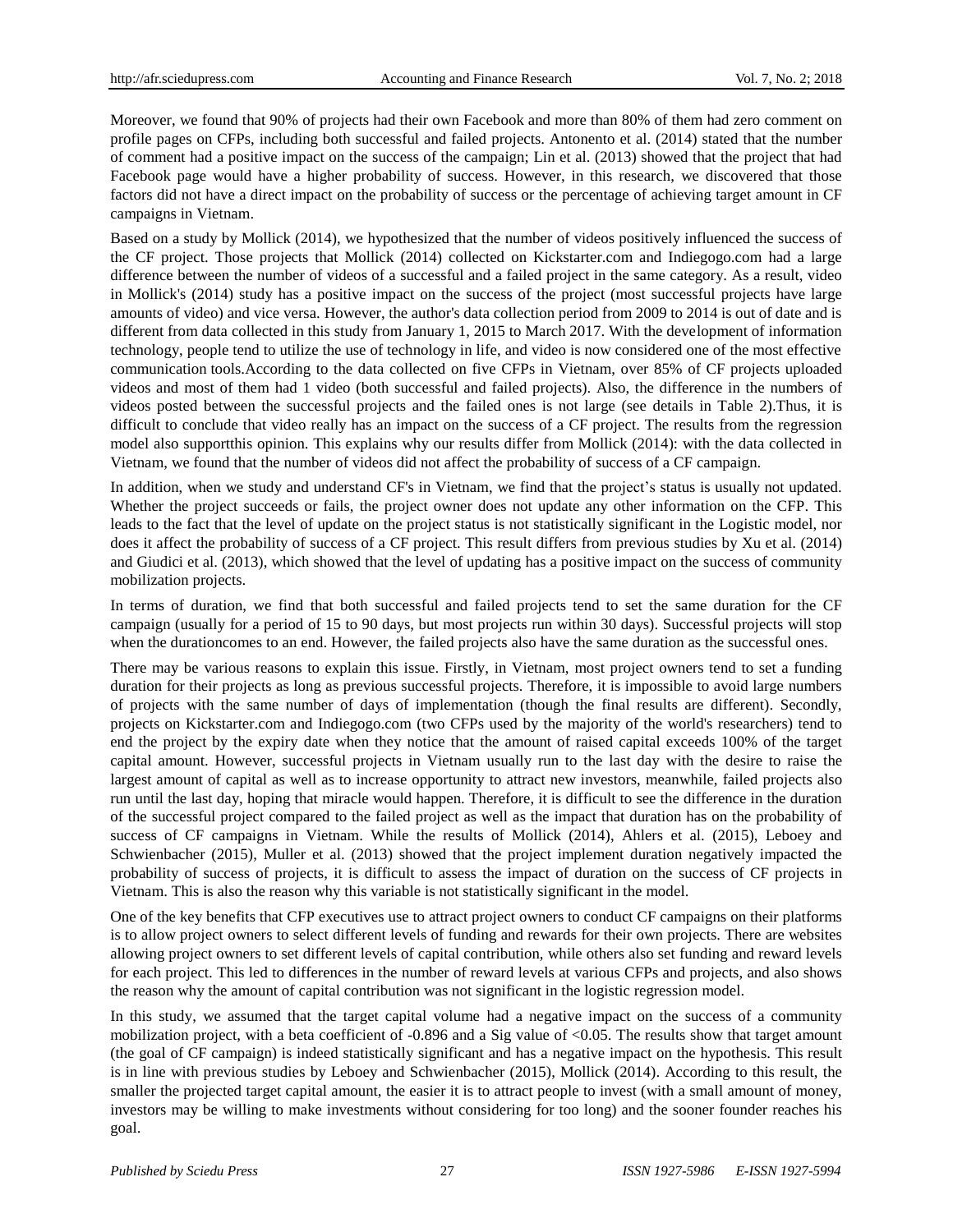According to our hypothesis, the number of uploaded images will have a positive impact on the probability of success of the project. This is due to the fact that people tend to memorize images better than text. With the beta coefficient of 0.16 and Sig value of  $\langle 0.05$ , we found that the number of images was statistically significant and positively influenced the probability of success of CF projects. This result confirms the hypothesis is true and is also in line with the previous research by Koch and Siering (2015).

In the previous studies, Loboey and Schwienbacher (2015), Ahlers et al. (2015) demonstrated that the greater the number of backers, the greater the amount of capital would be raised and the more likely that the project would succeed. Inheriting the results of these above researchers, we also set out the same hypothesis. The result of the logistic regression model on the number of funders shows that the beta coefficient =  $0.021$ , the Sig value <0.05, which means the number of backers indeed has a positive effect on the probability of success of CF projects in Vietnam. However, the number of backer does not impact the percentage of achieving the target amount.The reason for this issue might be because the total amount of money a project can raise through a CF campaign depends not only on the number of backers but also the amount of fund each backers contribute to the project. For instance, a CF campaign in which the number of backers is small but each backerscontribute a large amount of money for the project will be more likely to succeed than another project in which there is a greater number of backers but each backers contribute a smaller amount of fund.

It is essential to emphasized that successful and failed projects have different percentages of achieving the target amount. The factors influencing the percentage of achieving the target capital amount are unlikely to have a direct impact on the success of CF projects (successful projects with a target capital of greater than or equal to 100%). In addition, the dependent variables of the two logistic models and the multiple regression model were identified and measured in different ways (as they serve two different purposes), therefore, the effects of the independent variables on them will not be the same.

#### *4.3 Crowdfunding in Vietnam - Prospects and Challenges*

Though it has been used for years in funding creative projects, CF is still in its infancy in Vietnamese market. In order to gain a comprehensive view of applying CF in funding for Vietnamese startups, it is vital to understand the context of crowdfunding. In this study, we use PEST analysis to examine the context of CF application in Vietnam. Based on PEST analysis, we also define prospects and challenges of which all partiesshould be aware before they take part in a crowdfunding campaign.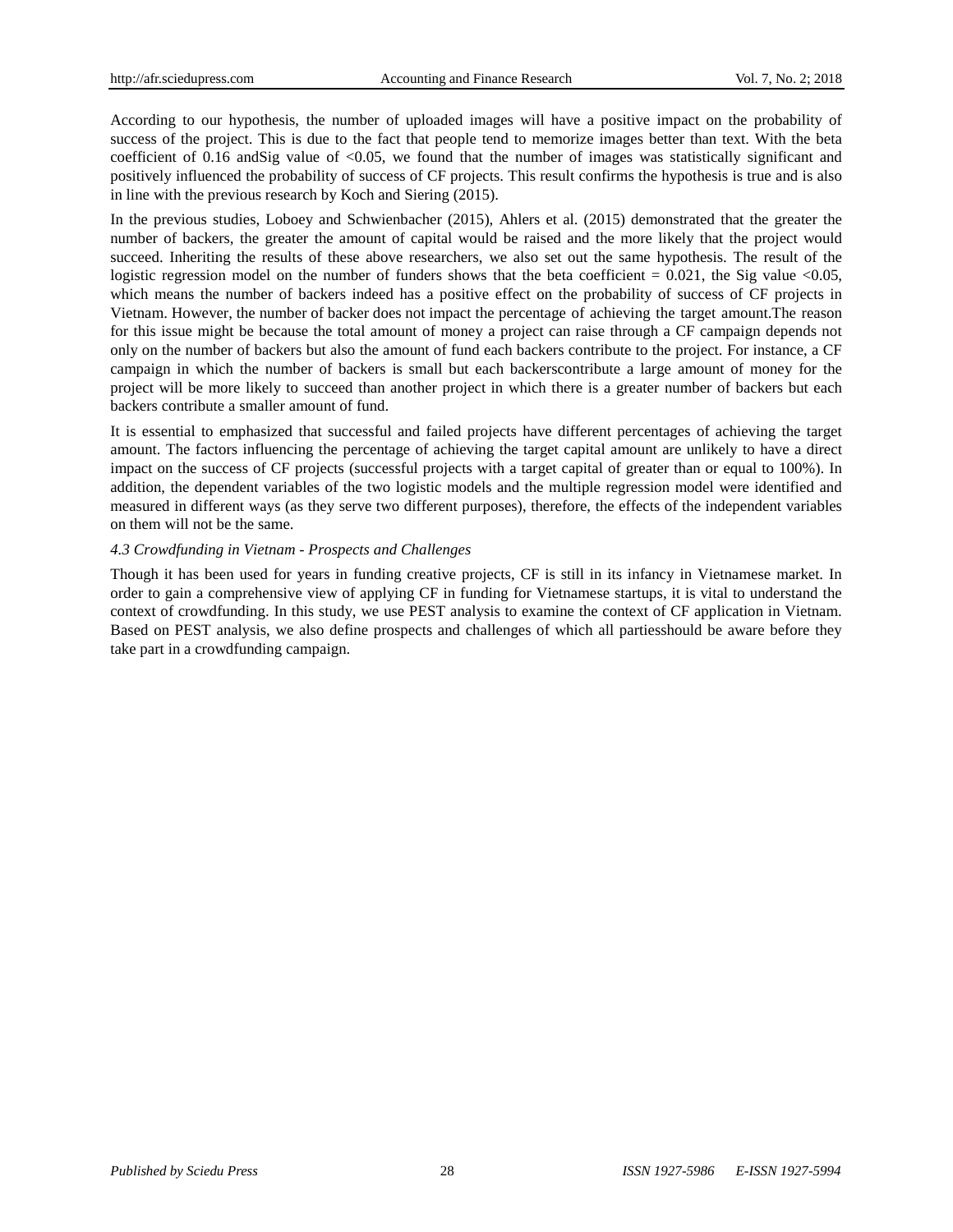|                                        | Prospects                                                                                                                                                                                                                                                                                     | Challenges                                                                                                                                                                                                                                              |  |  |  |
|----------------------------------------|-----------------------------------------------------------------------------------------------------------------------------------------------------------------------------------------------------------------------------------------------------------------------------------------------|---------------------------------------------------------------------------------------------------------------------------------------------------------------------------------------------------------------------------------------------------------|--|--|--|
| <b>Political</b><br><b>Factors</b>     | Vietnam has a stable political climate, which<br>✔<br>would limit systematic risk and attract foreign<br>investment.<br>✓<br>The government is implementing a variety of<br>policies to support start-up businesses in raising<br>capital.                                                    | The law drafts on CF are simple and<br>have not yet been promulgated. There has<br>been no specific regulation and guideline for<br>implementation of CF in Vietnam yet. This<br>would lead to difficulties in raising capital<br>through CF campaigns. |  |  |  |
|                                        | $\checkmark$<br>Authorities are establishing and finalizing the<br>legal framework for CF in Vietnam.                                                                                                                                                                                         |                                                                                                                                                                                                                                                         |  |  |  |
| Economic<br><b>Factors</b>             | The economy is growing with great potential<br>V<br>and prospects. Growth is concentrated in the private<br>sector and this is also a region has great demand for<br>capital as well as good capital absorption.<br>Business environment in Vietnam is                                        | The process of paying tax is complicated<br>and time-consuming.<br>Inflation in 2017 also has the potential to<br>increase, this might lead to a reduction in the<br>amount of investment in society.                                                   |  |  |  |
|                                        | considered to be more attractive in 2017, this would<br>encourage enterprises and investor to enter<br>Vietnamese market.                                                                                                                                                                     |                                                                                                                                                                                                                                                         |  |  |  |
|                                        | ✓<br>The policy of reducing Corporate Income Tax<br>facilitates the operations of enterprises.                                                                                                                                                                                                |                                                                                                                                                                                                                                                         |  |  |  |
|                                        | Per capita income in Vietnam is gradually<br>✔<br>increasing over years. In the long term, it is<br>predicted that there will be an upward trend in the<br>number of middle-class population in Vietnam - this<br>prediction also shows the capability of investing of<br>general population. |                                                                                                                                                                                                                                                         |  |  |  |
| <b>Social</b><br><b>Factors</b>        |                                                                                                                                                                                                                                                                                               | The general notion of failure in Vietnam<br>and the fear of criticism creates a barrier for<br>project owners to participate in CF.                                                                                                                     |  |  |  |
|                                        |                                                                                                                                                                                                                                                                                               | Funders are reluctant to invest in<br>ventures and people they do not have a<br>personal relationship.                                                                                                                                                  |  |  |  |
|                                        |                                                                                                                                                                                                                                                                                               | There is a lack of awareness of CF<br>among people in Vietnam, includes project<br>initiatives and potential investors.                                                                                                                                 |  |  |  |
|                                        |                                                                                                                                                                                                                                                                                               | Consumers in Vietnam have a habit of<br>direct shopping and lack trust with<br>information and online transactions.                                                                                                                                     |  |  |  |
| <b>Technological</b><br><b>Factors</b> | The high-tech infrastructure and Internet<br>✓<br>platform in Vietnam are increasingly improving and<br>enhancing the adaptability to online activities.                                                                                                                                      | The issue of network security is of<br>concerned.                                                                                                                                                                                                       |  |  |  |
|                                        | The number of Internet users in Vietnam<br>✓<br>accounts for more than half of the total population<br>and is continuously increasing.                                                                                                                                                        |                                                                                                                                                                                                                                                         |  |  |  |
|                                        | ✓<br>Online payment services and online<br>transactions in Vietnam are being developed and<br>becoming more and more popular.                                                                                                                                                                 |                                                                                                                                                                                                                                                         |  |  |  |

#### Table 5. Crowdfunding in Vietnam - prospects and challenges

*Source: Assembled from Vu Hong Thanh and Vu Duy Linh (2016); HSBC (2017); VEPR (2017); General Statistics Office of Vietnam (2017); Pwc (2017).*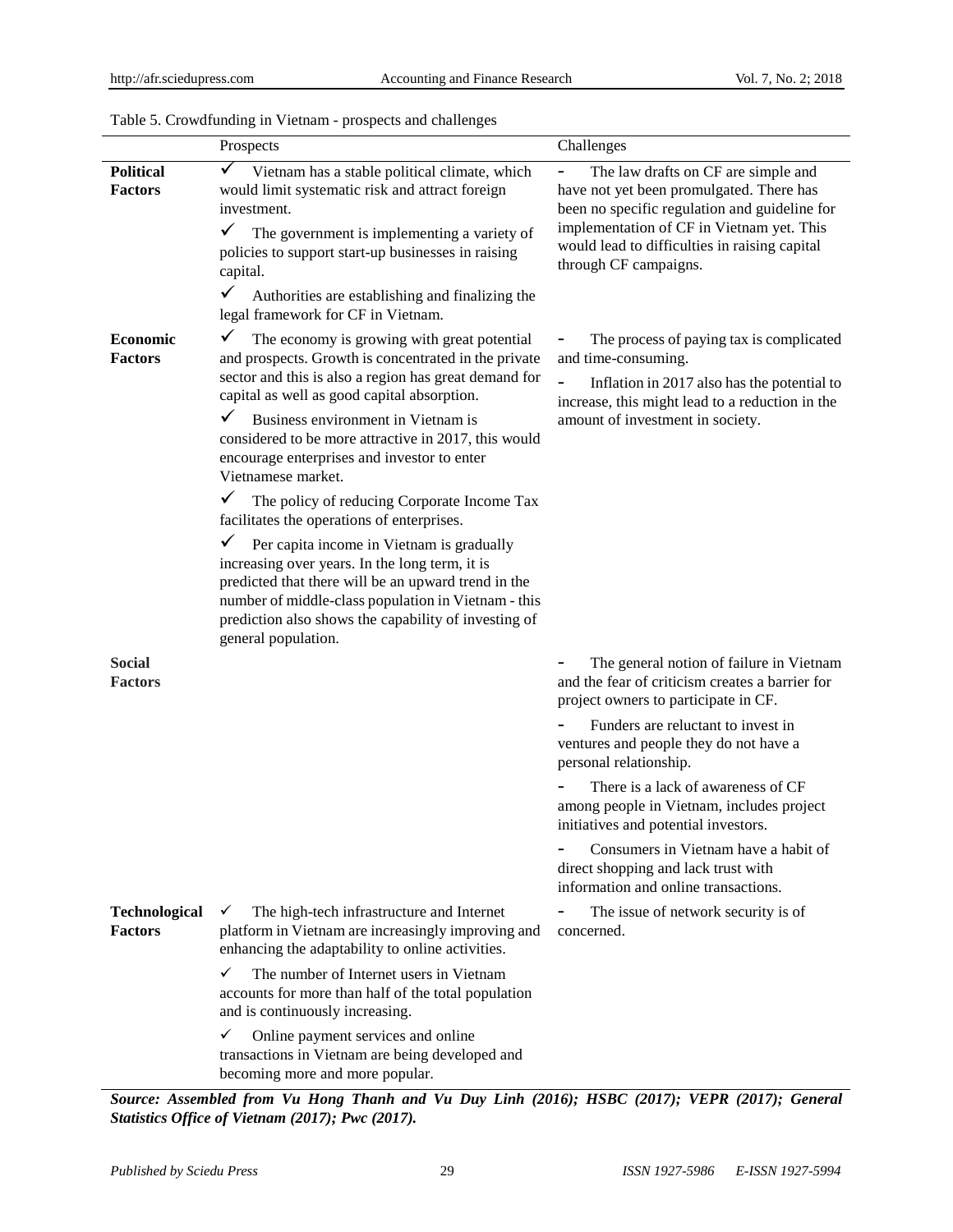From the above analysis, it can be seen that the application conditions of CF for Vietnamese startups are being established and improved, creating great potential for the development of this novel funding channel in Vietnam. However, the most significant challenge facing this financing model is the willingness of the funders, which is constrained by cultural and social factors and will take a great amount of time to change.

#### **5. Recommendations and Conclusions**

#### *5.1 Recommendations*

From the research results, we proposed a number of recommendations for all partiestaking part in CF ecosystem, in order to improve the effectiveness of CF process as well as the success of CF campaigns of Vietnamese startups.

Businesses and startups seeking capital: the project initiator should set a realistic goal with an appropriate target capital amount for his venture, which is suitable for each phase of the project. It is also necessary for the project founders to distribute the amount of money clearly and logically in the business plan. In order to enhance the effectiveness of CF campaigns, project owners should increase the use of images and videos in promoting and updating the implementation of the project. In that way they can enhance interaction between them and large numbers of crowdfunders, potential investors, project supporters, therefore they will be able to strengthen the social network ties which are found to be important in crowdfunding (Mollick, 2014). Further, it is also vital to utilize the wisdom of the crowd by encouraging crowdfunders to contribute their ideas in developing the projects' products or services.

Crowdfunders: The first and most significant step for crowdfunders to participate efficiently in crowdfunding campaigns is enhancing their understanding of crowdfunding and how it works. In addition, it is vital for funders to learn about project and project owner before making any investment decision to protect themselves against investment risk (Bradford, 2012). At the same time, funders should actively engage in the crowdfunding campaign by contributing their ideas to develop the project's products or services and introducing the project to their friends to make the venture more and more popular with the crowd.

Crowdfunding Platforms: In addition to connecting investors to projects, CFPs might need to set up professional committees and develop consulting services to assist startup founders in raising capital and funders in making investment decisions in order to increase the efficiency of CF campaigns.

Authorities and Policymakers: It is essential to establish a framework, set out regulations implementation guides for CF in Vietnam. In the first step of applying CF in Vietnam, authorities might take the responsibility for being the lead agency facilitating CF process, building trust and encouraging the use of CF in raising capital for startups. Further, with the aim of utilizing the social capital efficiently, authorities should pay more attention to enhancing capacity and competitiveness of startups as well as improving the quality of ventures so as to achieve the sustainable development in the long term.

# *5.2 Conclusions*

CF is still a novel funding channel for startups in Vietnam, therefore, it needs to be clarified and studied in various aspects before being appliedas an official financing method. With the application of Binary Logistics Regression and Multiple Linear Regression, we have explored and evaluated factors influencing the probability of success of a CF campaign in Vietnam in order to assist project owners and potential funders to have a clearer view on the prospect of ventures, thereby making informed decisions. In addition, PEST analysis allows revealing the context of CF in Vietnam and shed lights on prospects as well as challenges facing this novel financing method.

This exploratorystudy of CF has provided avenues for future research. The topic of factors influencing the success of CF campaigns of startups in Vietnam needs to be analyzed deeper with various factors, which are not shown on the CFP, such as the network of project founders. In general, before applying CF as an official financing source in Vietnam, there is a variety of questions on different aspects of CF, such as legal framework or the engagement of socialin CF campaigns, need to be considered and addressed with further researches.

The research has some limitation because the lack of information on the startup and crowdfunding in Vietnam. Up to now, there have not been an official data colllections or comprehensive information published. It led to difficulties for researchers in Vietnam to collect data and information. Then, our findings and analyis only based on our collection from 124 projects' profiles on CFPs and is still available to access until the research period. These could be a representatation for the whole startup population in Vietnam but it woud be better if more observations included.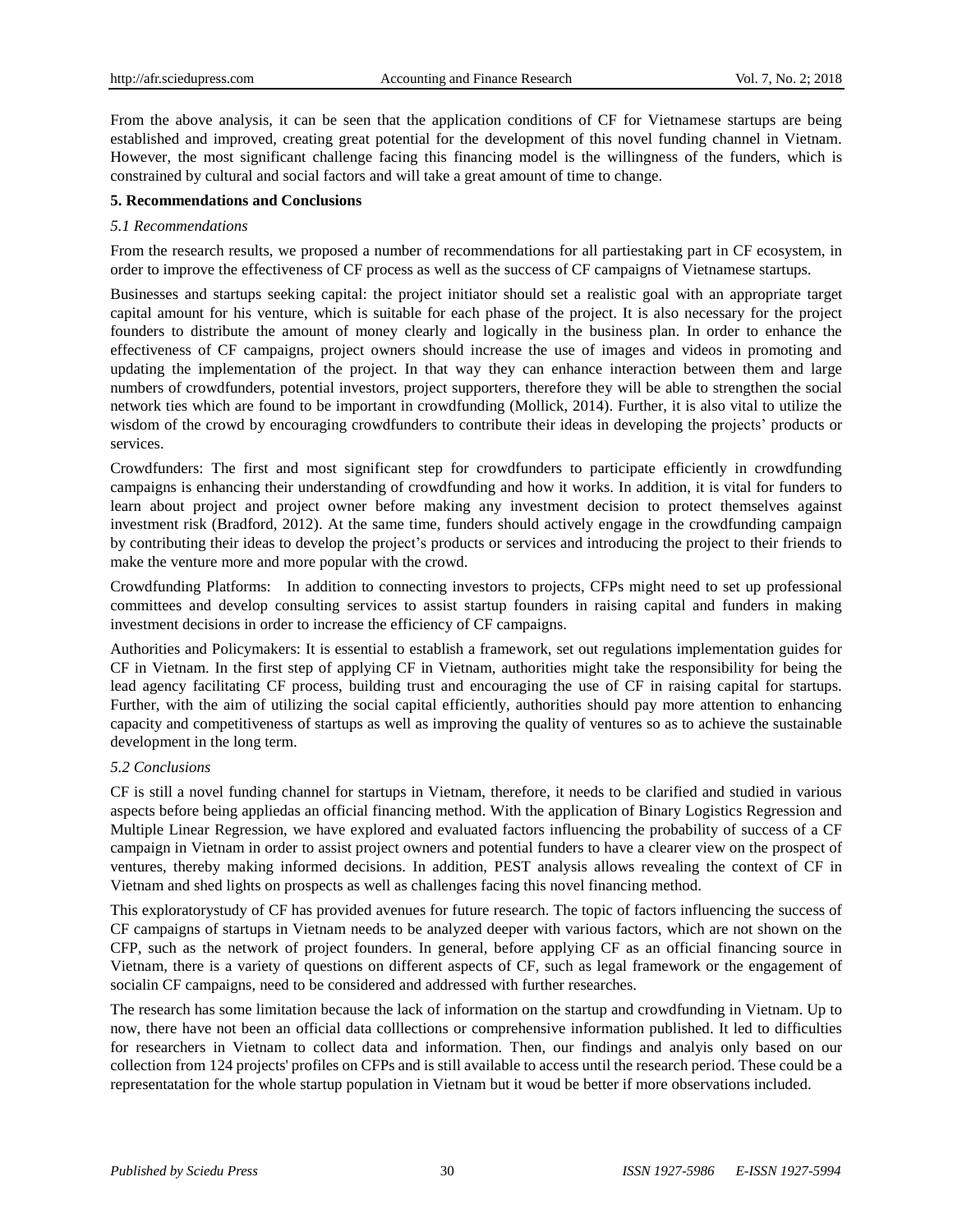#### **References**

- Antonenko, P.D., Lee, B.R. & Kleinheksel, A.J. (2014). Trends in the crowdfunding of educational technology startups. *TECHTRENDS TECH TRENDS*, 58-36.
- Arolas, E. E., & ´n-de-Guevara, F. G.-L. (2013). Towards an integrated crowdsourcing definition. *Journal of Information Science*, 189-200.
- Agrawal, A. K., Catalini, C., & Goldfarb, A. (2011). *The Geography of Crowdfunding.* Cambridge, MA: NATIONAL BUREAU OF ECONOMIC RESEARCH. <https://doi.org/10.3386/w16820>
- Ahlers, G. K., Cumming, D., Günther, C., & Schweizer, D. (2015). Signaling in Equity Crowdfunding. *Entrepreneurship Theory and Practice*, 955-980. <https://doi.org/10.1111/etap.12157>
- Belleflamme, P., Lambert, T., & Schwienbacher, A. (2010). Crowdfunding: An Industrial Organization Perspective. Prepared for the workshop Digital Business Models: Understanding Strategies', held in Paris on June. 2010.
- Belleflamme, P., Lambert, T., & Schwienbacher, A. (2013). Crowdfunding: Tapping the right crowd. *Journal of Business Venturing*.
- Bradford, C. S. (2012). *Crowdfunding and the Federal Securities Laws.*
- Buysere, K. D., Gajda, O., Kleverlaan, R., & Marom, D. (2012). *A Framework for European Crowdfunding.* European Crowdfunding Network.
- Chen, X.-P., Yao, X., & Kotha, S. (2009). Entrepreneur passion and preparedness in business plan presentations: a persuasion analysis of venture capitalists' funding decisions. *Academy of Management Journal, 52*(1), 199–214.
- Cheung, C. M., Lee, M. K. & N. Rabjohn. (2008). The impact of electronic word‐of‐mouth. *Inter- net Research 18*(3), 229–247. <https://doi.org/10.1108/10662240810883290>
- Colombo, M. G., Franzoni, C. & Rossi-Lamastra, C. (2015). Internal Social Capital and the Attraction of Early Contributions in Crowdfunding. *Entrepreneurship Theory and Practice, 39*, 75–100. <https://doi.org/10.1111/etap.12118>
- Cordovaa, A., Dolcib, J., & Gianfrate, G. (2015). The determinants of crowdfunding success: evidence from technology projects. 3rd International Conference on Leadership, Technology and Innovation Management (pp. 115-124). Procedia-Social and Behavioral Sciences. <https://doi.org/10.1016/j.sbspro.2015.04.872>
- Drabløs, C. (2015). *What influences crowdfunding campaign success (Master's thesis, Universitetet i Agder; University of Agder).*
- Gerber, E. M., Hui, J. S., & Kuo, P.-Y. (2012). Crowdfunding: Why People Are Motivated to Post and Fund Projects on Crowdfunding Platforms. *Proceedings of the International Workshop on Design, Influence, and Social Technologies: Techniques, Impacts and Ethics*, (p. 11).
- Hagedorn, A., & Pinkwart, A. (2015). The financing process of equity-based crowdfunding: An empirical analysis. *Crowdfunding in Europe. Springer International Publishing*, 71-85.
- Hemer, J. (2011). *A Snapshot on Crowdfunding.* Karlsruhe, Germany: Fraunhofer Institute for Systems and Innovation Research ISI.
- HSBC Bank. 2017. *Asian Connected.* Sydney: Export Council of Australia.
- Koch, Jascha-Alexander, Siering, Michael. (2015). Crowdfunding success factors: The characteristics of successfully funded projects on crowdfunding platform. Working paper.
- infoDev. (2013). *Crowdfunding's Potential for the Developing World.* Washington, DC: Finance and Private Sector Development Department, World Bank.
- Jegelevičiūtė, S., & Valančienė, L. (2015). Comparative analysis of the ways crowdfunding is promoted. *20th International Scientific Conference Economics and Management - 2015 (ICEM-2015)* (pp. 268-274). Procedia - Social and Behavioral Sciences. <https://doi.org/10.1016/j.sbspro.2015.11.536>
- Kraus, S., Richter, C., Brem, A., Cheng, C.-F., & Chang, M.-L. (2016). Strategies for reward-based crowdfunding campaigns. *Journal of Innovation & Knowledge*, 13-23. <https://doi.org/10.1016/j.jik.2016.01.010>
- Leboeuf, G., Schwienbacher, A., Cumming, D. (2015). Crowdfunding Models: Keep-It-All vs. All-Or-Nothing. Working paper.